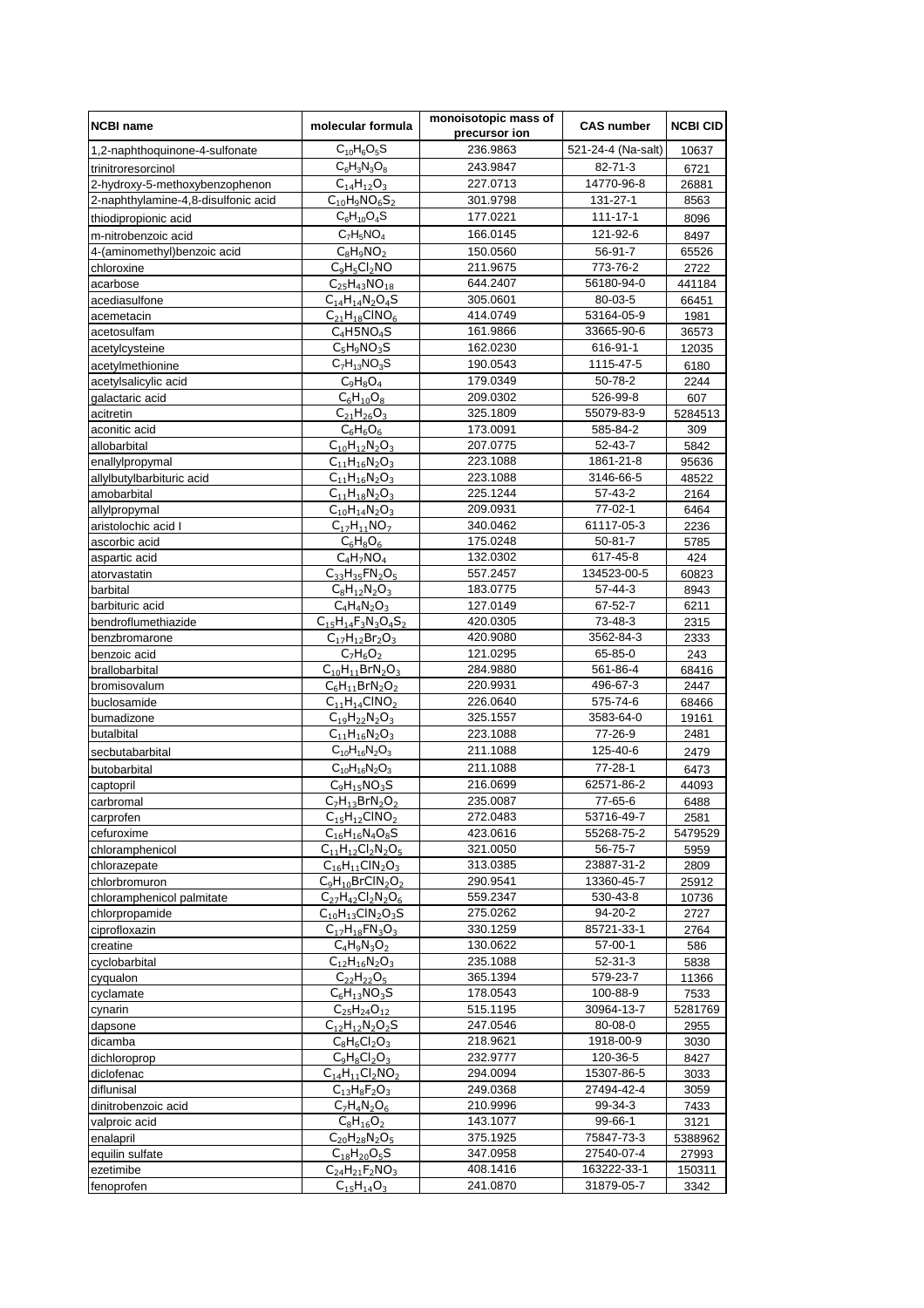| floxacillin                          | $C_{19}H_{17}CIFN_3O_5S$                      | 452.0488             | 5250-39-5              | 21319   |
|--------------------------------------|-----------------------------------------------|----------------------|------------------------|---------|
| flufenamic acid                      | $C_{14}H_{10}F_3NO_2$                         | 280.0590             | 530-78-9               | 3371    |
| fluprofen                            | $C_{15}H_{13}FO_2$                            | 243.0826             | 17692-38-5             | 219068  |
| flurbiprofen                         | $C_{15}H_{13}FO_2$                            | 243.0826             | 5104-49-4              | 3394    |
| fructose                             | $C_6H_{12}O_6$                                | 179.0561             | 57-48-7                | 5984    |
| furosemide                           | $C_{12}H_{11}CIN_2O_5S$                       | 329.0004             | 54-31-9                | 3440    |
| fusidic acid                         | $C_{31}H_{48}O_6$                             | 515.3378             | 6990-06-03             | 3000226 |
| 4-hydroxybutyric acid                | $C_4H_8O_3$                                   | 103.0400             | 30470-15-6             | 10413   |
| gliboruride                          | $C_{18}H_{26}N_{2}O_{4}S$                     | 365.1540             | 26944-48-9             | 33649   |
| glucose                              | $C_6H_{12}O_6$                                | 179.0561             | 50-99-7                | 24749   |
| glutethimide                         | $C_{13}H_{15}NO_2$                            | 216.1030             | 77-21-4                | 3487    |
| guaifenesin                          | $C_{10}H_{14}O_4$                             | 197.0819             | $93 - 14 - 1$          | 3516    |
| heptabarbital                        | $C_{13}H_{18}N_{2}O_{3}$                      | 249.1244             | 509-86-4               | 10518   |
| hesperidin                           | $C_{28}H_{34}O_{15}$                          | 609.1824             | 520-26-3               | 10621   |
| hexachlorophene                      | $C_{13}H_6Cl_6O_2$                            | 402.8426             | 70-30-4                | 3598    |
| hexobarbital                         | $C_{12}H_{16}N_2O_3$                          | 235.1088             | $56 - 29 - 1$          | 3608    |
| ibuprofen                            | $C_{13}H_{18}O_2$                             | 205.1234             | 15687-27-1             | 3672    |
| indoprofen                           | $C_{17}H_{15}NO_3$                            | 280.0979             | 31842-01-0             | 3718    |
| iobenzamic acid                      | $C_{16}H_{13}I_3N_2O_3$                       | 660.7987             | 3115-05-7              | 18377   |
| iodamide                             | $C_{12}H_{11}I_3N_2O_4$                       | 626.7780             | 440-58-4               | 3723    |
| iopanoic acid                        | $C_{11}H_{12}I_3NO_2$                         | 569.7929             | 96-83-3                | 3735    |
| ketorolac                            | $C_{15}H_{13}NO_3$                            | 254.0822             | 74103-06-3             | 3826    |
| lactose                              | $C_{12}H_{22}O_{11}$                          | 341.1089             | 63-42-3                | 6134    |
| lifibrol                             | $C_{21}H_{26}O_4$                             | 341.1758             | 96609-16-4             | 57112   |
| lisinopril                           | $C_{21}H_{31}N_3O_5$                          | 404.2190             | 83915-83-7             | 5362119 |
| mecoprop                             | $C_{10}H_{11}ClO_3$                           | 213.0323             | 7085-19-0              | 7153    |
| methacycline                         | $C_{22}H_{22}N_{2}O_{8}$                      | 441.1303             | 914-00-1               | 5281054 |
| methitural                           | $C_{12}H_{20}N_{2}O_{2}S_{2}$                 | 287.0893             | 467-43-6               | 3032307 |
| methohexital                         | $C_{14}H_{18}N_2O_3$                          | 261.1244             | 151-83-7               | 9034    |
| Mephobarbital                        | $C_{13}H_{14}N_2O_3$                          | 245.0931             | 115-38-8               | 8271    |
| 5-(p-methylphenyl)-5-phenylhydantoin | $C_{16}H_{14}N_{2}O_{2}$                      | 265.0982             | 51169-17-6             | 92334   |
| monobenzone                          | $C_{13}H_{12}O_2$                             | 199.0764             | 103-16-2               | 7638    |
| nalidixic acid                       | $C_{12}H_{12}N_2O_3$                          | 231.0775             | 389-08-2               | 4421    |
| naphthoic acid                       | $C_{11}H_8O_2$                                | 171.0451             | 86-55-5                | 7123    |
| naphthoresorcinol                    | $C_{10}H_8O_2$                                | 159.0451             | 132-86-5               | 8601    |
| naphthaleneacetic acid               | $C_{12}H_{10}O_2$                             | 185.0608             | 86-87-3                | 6862    |
| nedocromil                           | $C_{19}H_{17}NO_7$                            | 370.0932             | 69049-73-6             | 50294   |
| niclosamid                           | $C_{13}H_8Cl_2N_2O_4$                         | 324.9788             | 50-65-7                | 4477    |
| nimesulide                           | $C_{13}H_{12}N_2O_5S$                         | 307.0394             | 51803-78-2             | 4495    |
| methylparaben                        | $C_8H_8O_3$                                   | 151.0400             | 99-76-3                | 7456    |
| ethhylparaben                        | $C_9H_{10}O_3$                                | 165.0557             | 120-47-8               | 8434    |
| propylparaben                        | $C_{10}H_{12}O_3$                             | 179.0713             | 94-13-3                | 7175    |
| nitrofurantoin                       | $C_8H_6N_4O_5$                                | 237.0265             | 67-20-9                | 6604200 |
| novobiocin                           | $C_{31}H_{36}N_2O_{11}$                       | 611.2246             | 303-81-1               | 4546    |
| orotic acid                          | $C_5H_4N_2O_4$                                | 155.0098             | 65-86-1                | 967     |
| pentobarbital                        | $C_{11}H_{18}N_{2}O_{3}$                      | 225.1244             | 76-74-4                | 4737    |
| iodoalphionic acid                   | $C_{15}H_{12}I_{2}O_{3}$                      | 492.8803             | 577-91-3               | 11350   |
| phenobarbital                        | $C_{12}H_{12}N_{2}O_{3}$                      | 231.0775             | $50 - 06 - 6$          | 4763    |
| phenobutiodil                        | $C_{10}H_9I_3O_3$                             | 556.7613             | 554-24-5               | 11127   |
| phenolphthalol                       | $C_{20}H_{18}O_3$                             | 305.1183             | 81-92-5                | 66495   |
| penicillin V                         | $C_{16}H_{18}N_2O_5S$                         | 349.0863             | 87-08-1                | 6869    |
| fentichlor                           | $C_{12}H_8Cl_2O_2S$                           | 284.9549             | 97-24-5                | 7329    |
| phenylpyruvic acid                   | $C_9H_8O_3$                                   | 163.0400             | 156-06-9               | 997     |
| p-sulfophenylhydrazine               | $C_6H_8N_2O_3S$                               | 187.0182             | 98-71-5                | 66825   |
| phenyl salicylate                    | $C_{13}H_{10}O_3$                             | 213.0557             | 118-55-8               | 8361    |
| phlorhizin                           | $C_{21}H_{24}O_{10}$                          | 435.1296             | 60-81-1                | 6072    |
| phtalic acid                         | $C_8H_6O_4$                                   | 165.0193             | 88-99-3                | 1017    |
| picric acid                          | $C_6H_3N_3O_7$                                | 227.9898             | 88-89-1                | 6954    |
| pimelic acid                         | $C_7H_{12}O_4$                                | 159.0662             | 111-16-0               | 385     |
|                                      | $C_{14}H_{17}N_5O_3$                          | 302.1258             | 51940-44-4             | 4831    |
| pipemidic acid                       | $C_{12}H_{10}O_4$                             | 217.0506             | 5285-18-7              | 5370536 |
| piperic acid                         |                                               |                      |                        |         |
| pirprofen                            | $C_{13}H_{14}CINO_2$                          | 250.0640             | 31793-07-4             | 35935   |
| pravastatin                          | $C_{23}H_{36}O_7$                             | 423.2388             | 81093-37-0             | 54687   |
| propicillin                          | $C_{18}H_{22}N_2O_5S$<br>$C_{16}H_{25}N_3O_2$ | 377.1176<br>290.1874 | 551-27-9<br>67635-46-5 | 65039   |
| propionylprocainamide                |                                               | 177.1284             | 2078-54-8              | 197959  |
| propofol                             | $C_{12}H_{18}O$                               |                      |                        | 4943    |